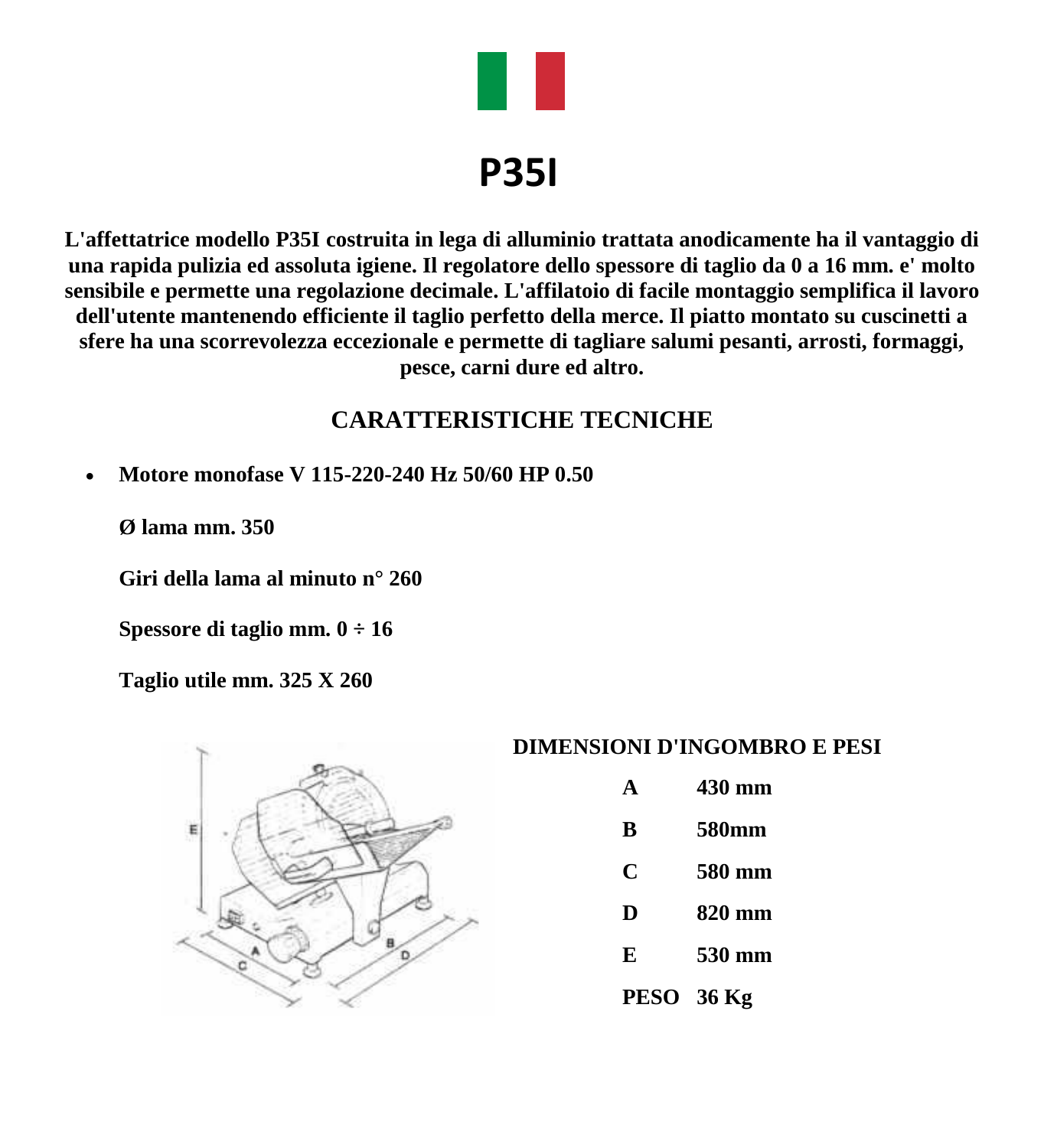

**P35I**

**The slicing machine mod. P35I, made of oxidised aluminium alloy, has the advantage of an easy cleaning and is very hygienic. The cutting thickness from 0 to 16 mm., with lighted adjusting knob, is very sensitive and allow you even a decimal adjustement. The easy and precise sharpening set makes the work of the users easiers by keeping the edge of the blade always sharp, for a very good cut of food. The carriage, running on ball bearings, has an exceptional fluency and you can cut also heavy sausages, roastbeef, cheese, fish, hard meat.**

## **TECHNICAL SPECIFICATIONS**

**Single phase motor V 115-220 240 Hz 50/60 HP 0.35**

**Blade Ø mm. 350**

**R.p.m. of the blade 260**

**Thickness mm. 0 ÷ 16**

**Utilizable cutting mm. 325 X 260**



#### **OVERALL DIMENSIONS AND WEIGHT**

- **A 430 mm**
- **B 580mm**
- **C 580 mm**
- 
- **D 820 mm**
- **E 530 mm**
- **WEIGHT 36 Kg**